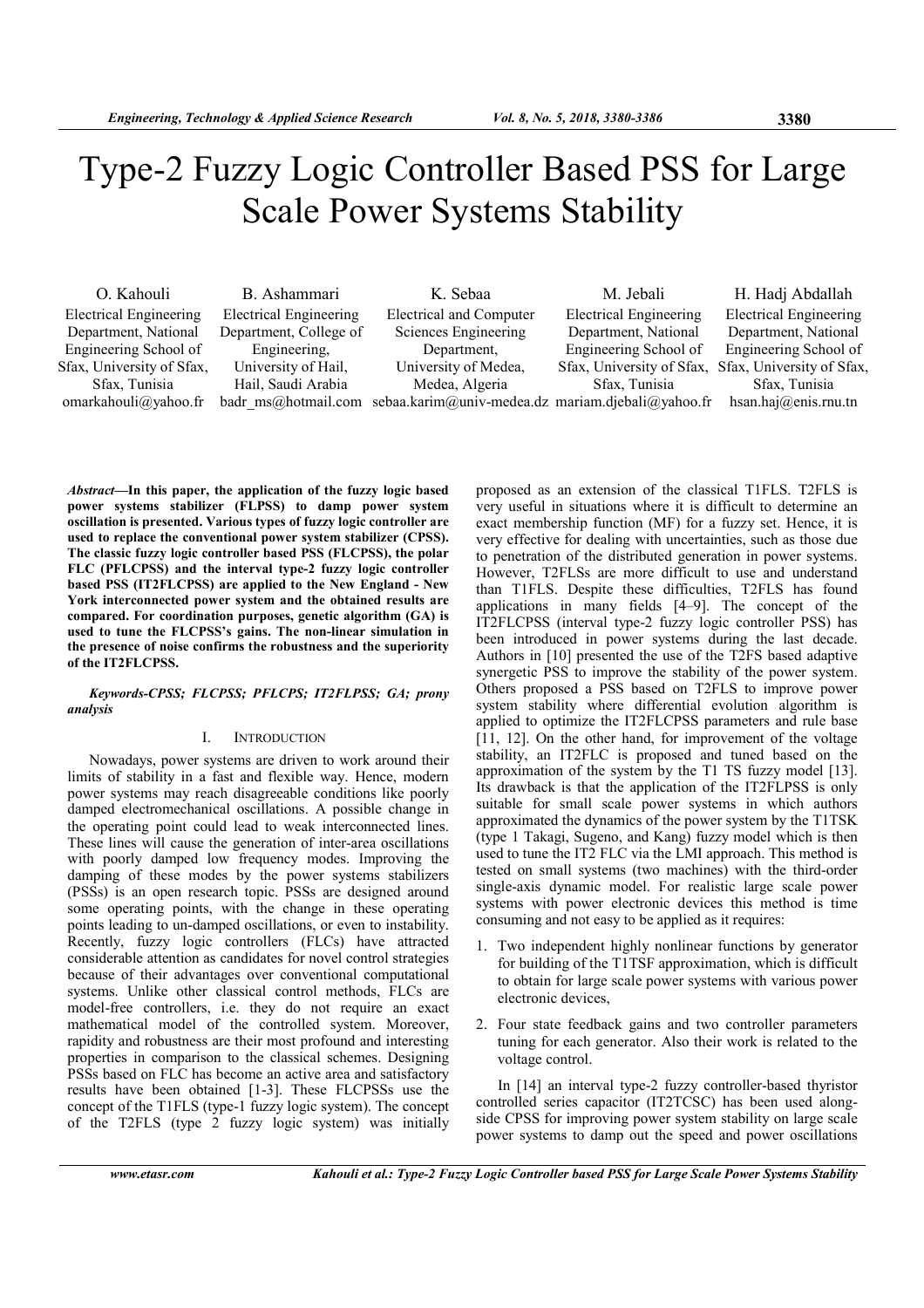following different critical faults. They use: i) The active power line as an input of the IT2TCSC as opposed to the generator speed, for study of the power system oscillation. ii) The IT2TCSC use of the sliding surface that leads to the charting problem. iii) Implementation of two IT2TCSC with the presence of CPSS.

Based on the research described above, our goal is the damping of the power system's oscillation. The proposed method requires only three gains per generator. Then, attempts will be made to demonstrate that it can be applied to realistic power systems, and used for solving the coordination of IT2FLCPSS for large scale power systems. Hence, various types of PSS controllers namely FLCPSS [2], PFLCPSS [1], CPSS and our contribution of IT2FLCPSS are presented in this paper. This is achieved by applying the previously mentioned FLCPSSs to a 68-bus, 16-machine power system, which is large and close to realistic power systems. Several scenarios are considered to verify the robustness of the proposed method. The nonlinear simulation and eigenvalue analysis demonstrate the significant improvement of dynamic oscillations by the IT2FLCPSS under each scenario.

### II. TYPE-2 FUZZY LOGIC SYSTEM DESIGN

The structure of the T2FLS is shown in Figure 1. T2FLS is similar to T1FLS. The main difference between them is that T2FLS requires a type-reduced process to convert the output of the fuzzy inference engine into a type-reduced set and at least one of the fuzzy sets is T2. The crisp output is obtained by the defuzzyfication of the type-reduced set. The T2FLS can efficiently simplify the computational process of type-reduction and is very simple to use [5].



Fig. 1. Structure of a T2FLS

Consider a type-2 TSK fuzzy logic system having n inputs,  $x = [x_1, ..., x_n] \in X_1 \times ... \times X_n$  and one output  $y \in Y$ . In order to construct the fuzzy rules we assume that there are M rules in the type-2 fuzzy system, where the  $i^{th}$  rule has the following form:

$$
R^i: if \ x_1 \text{ is } \tilde{F}_1^i \text{ and } \dots \text{ and } x_n \text{ is } \tilde{F}_n^i \text{ Then } y^i = C^i \tag{1}
$$

where  $\tilde{F}_1^i$ ,  $\tilde{F}_2^i$ , ...,  $\tilde{F}_n^i$  are antecedent linguistic terms modelled by the interval type-2 triangular fuzzy sets (Figure 2),  $y^i$  is the output of  $i^{th}$  rule  $R^i$  and the consequent parameter  $C<sup>i</sup>$  is an interval type-1 set. In Figure 2, the footprint of

uncertainty (FOU) of each membership function (MF) can be represented as a bounded interval in terms of the upper MF  $\overline{\mu}_{\tilde{F}_j^i}(x_j)$  and the lower MF  $\underline{\mu}_{\tilde{F}_j^i}(x_j)$ , where:

$$
\overline{\mu}_{\tilde{F}_j^i}(x_j) = \max(\min(\frac{x_j - a_j}{b_j - a_j}, \frac{c_j - x_j}{c_j - b_j}), 0) \n\equiv tri(x_j, a_j, b_j, c_j) \n\text{and } \underline{\mu}_{\tilde{F}_j^i}(x_j) = 0.8 \cdot \overline{\mu}_{\tilde{F}_j^i}(x_j)
$$
\n(2)

 $a_j$ ,  $b_j$  and  $c_j$  are the parameters of triangular primary MF of the type-2 fuzzy set  $\tilde{F}_j^i$ .



Fig. 2. Interval type-2 triangular MFs for antecedents sets.

The inference engine combines the fuzzy rules in order to map the crisp inputs to interval type-2 fuzzy output sets. Based on the input and the antecedents of the rules, it calculates a firing interval for each rule and then applies these firing levels to the consequent fuzzy sets. The firing interval  $[f^i, \overline{f}^i]$  of the  $i<sup>th</sup>$  rule is an interval type-1 set, which is determined by its left-most and right-most points  $f^i$  and  $\overline{f}^i$  such that :

$$
\underline{f}^i = \underline{\mu}_{\tilde{F}_1^i}(x_1) * \underline{\mu}_{\tilde{F}_2^i}(x_2) * ... * \underline{\mu}_{\tilde{F}_n^i}(x_n)
$$
(3)

$$
\overline{f}^i = \overline{\mu}_{\tilde{F}_1^i}(x_1) * \overline{\mu}_{\tilde{F}_2^i}(x_2) * ... * \overline{\mu}_{\tilde{F}_n^i}(x_n)
$$
(4)

where  $\mu_{\tilde{F}_j^i}(x_j)$  and  $\overline{\mu}_{\tilde{F}_j^i}(x_j)$  represent the membership values of the lower and the upper membership functions of the crisp input  $x_j$  to the type-2 fuzzy set  $\tilde{F}_j^i$  in the  $i^{th}$  rule. When interval type-2 fuzzy sets are used for the antecedents, and interval type-1 fuzzy sets are used for the consequent sets of Type-2 TSK rules, the final output can be expressed as [4, 5]:

$$
Y = [y_l, y_r]
$$
 (5)

The output  $Y$  is an interval type-1 set, therefore, only its two endpoints  $y_l$  and  $y_r$  need to be computed which can be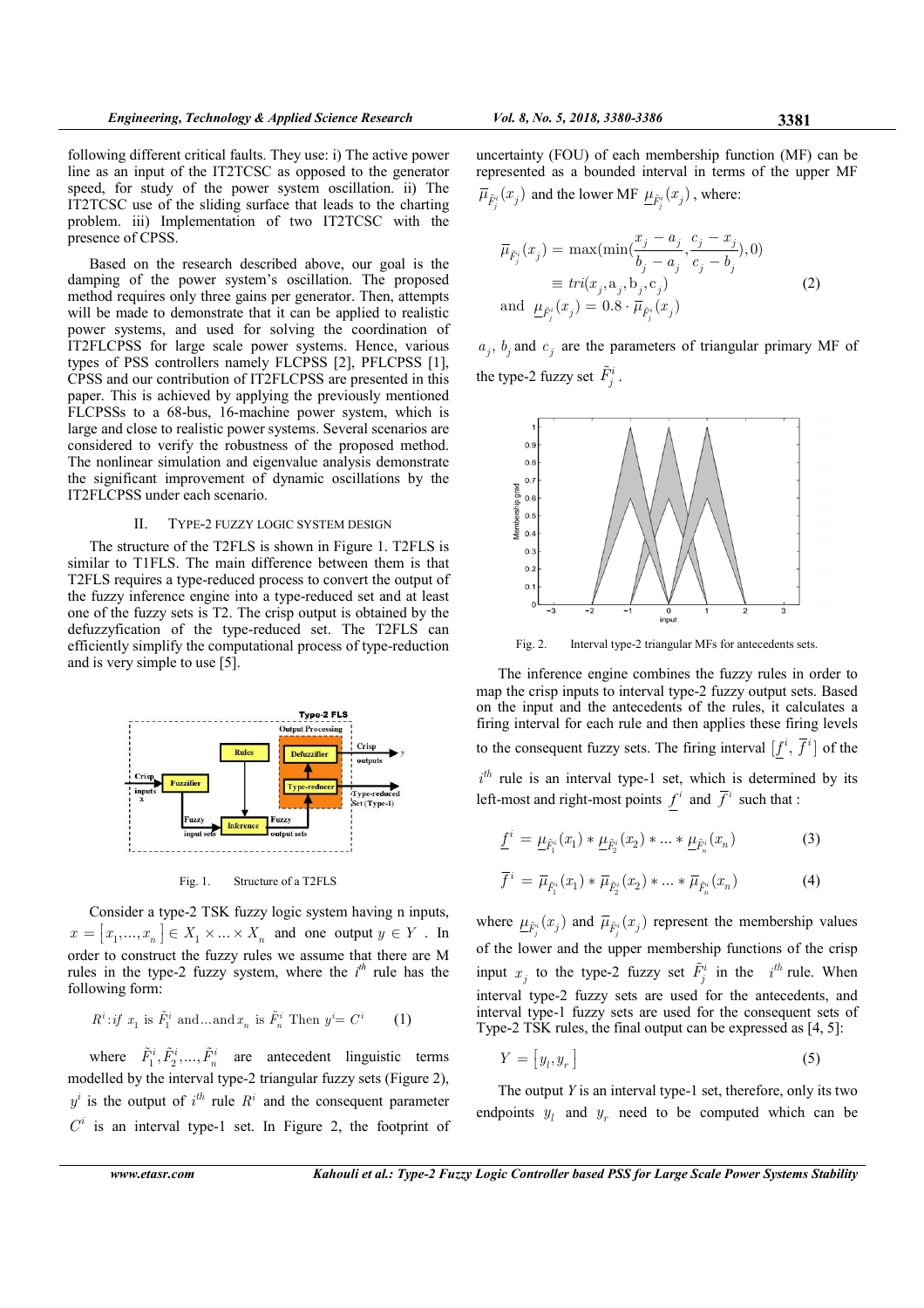represented as an expansion of fuzzy basis functions (FBFs), as:

$$
yu_l = \sum_{i=1}^{M} f_l^i \cdot u_l^i / \sum_{i=1}^{M} f_l^i
$$
 (6)

$$
y_r = \sum_{i=1}^{M} f_r^i \cdot u_r^i / \sum_{i=1}^{M} f_r^i
$$
 (7)

where  $f_l^i$  and  $f_r^i$  denote the firing strength membership grades contributing to the left-most-point  $y_l$  and the right-most-point  $y_r$  respectively,  $u_l^i$  and  $u_r^i$  are the singleton lower and upper control actions of the consequences part. From the typereduction stage a type-reduced set exists for each output. The crisp output of the controller is equal to the mind point of the type-reduce set:

$$
y_c = \frac{y_l + y_r}{2} \tag{8}
$$

using the iterative procedure given in [15]. The computation procedure is briefly provided below.

Initially, the right-most point  $y_r$  is computed. Without loss of generality, it is assumed that the parameters  $u_i$  are arranged in ascending order, i.e.,  $u_1 \leq u_2 \leq u_3$ ......  $\leq u_M$ 

- Step 1: Compute  $y_r$  in (7) by initially setting  $f_r^i = (\underline{f}^i + \overline{f}^i) / 2$ , for  $i=1, 2, \dots, M$  and let  $y'_r = y_r$
- Step 2: Find k (  $1 \le k \le M 1$  ) such that  $u^{k} \leq y_{r}^{\prime} \leq u^{k+1}$ .
- Step 3: Compute  $y_r$  in (7) with  $f_r^i = \underline{f}^i$  for  $i \leq k$  and  $f_r^i = \overline{f}^i$  for  $i > k$ , then set  $y_r^{'''} = y_r$ .
- Step 4: If  $y_r'' \neq y_r'$ , then go to step 5. If  $y_r'' = y_r'$  then set  $y_r = y_r''$  and go to step 6.
- Step 5: Set  $y_r' = y_r''$  and return to step 2.
- Step 6: End.

The procedure to compute  $y_l$  is very similar, only two changes need to be made. In step 2, we need to find  $1 \leq k' \leq M - 1$  such that  $u^k \leq y'_l \leq u^{k+1}$ , and in step 3, let  $f_l^i = \underline{f}^i$  for  $i \leq k$  and  $f_l^i = \overline{f}^i$  for  $i > k$ .

# III. FUZZY LOGIC BASED PSS

Selection of the input variables of the FLC based PSS

www.etasr.com Kahouli et al.: Type-2 Fuzzy Logic Controller based PSS for Large Scale Power Systems Stability

depends on the nature of the controlled plant and the desired outputs. Generally, it is common to use the output error and their derivative (or their integral). Since the goal of this work is the improvement of the system damping, the speed deviations and their derivative are used as shown in Figure 3.



# Fig. 3. Fuzzy logic based PSS.

# A. FLCPSS and IT2FLC

The structure of these two controllers is similar, with small differences. The speed deviation  $\Delta\omega_i$  and acceleration deviation  $\Delta \dot{\omega}_i$  of  $i^{\text{th}}$  generator are used as the inputs of the FLCPSS and the IT2FLCPSS in this paper. The output control signal from the FLCPSS ( $U_{FLCPSS_i}$ ) is injected to the summing point of the automatic voltage regulator (AVR) where an eventual CPSS should be connected. To convert the measured input variables of the FLCPSS into suitable linguistic variables, seven fuzzy subsets NB, NM, NS, ZO, PS, PM, PB are chosen. The MFs for the input variables, as used in the present study, are shown in Figure 4. In this study, both inputs of FLCPSS and IT2FLCPSS have seven subsets. Thus, a fuzzy table consisting of forty nine rules should be constructed. Table I shows a rule table obtained by the trial error based on the result obtained from the CPSS.

TABLE I. RULES FOR FLCPSS AND IT2FLCPSS

|                       |    | Δω |    |    |    |    |    |           |
|-----------------------|----|----|----|----|----|----|----|-----------|
|                       |    | NB | NΜ | NS | ZΟ | PS | PM | PВ        |
|                       | NΒ | NL | NL | NL | NΜ | MN | NS | ZO        |
|                       | NM | NL | NL | NΜ | NΜ | NS | ZO | PS        |
|                       | NS | NL | NΜ | NS | NS | ZO | PS | <b>PM</b> |
| $\Delta \dot{\omega}$ | ZΟ | NΜ | NΜ | NS | ZΟ | PS | PM | PM        |
|                       | PS | NΜ | NS | ZΟ | PS | PS | PM | PL        |
|                       | PM | NS | ZΟ | PS | PМ | PM | PL | PL        |
|                       | PВ | ZΟ | PS | PМ | PМ | PL | PL | PL        |

The triangular shape function is chosen to follow the work in [1, 2]. The Gaussian shape function can also be used. However in our study, for better performance, triangular shape and 7 MFs are used. Quicker response is observed with 3 MFs, but with poorer performance. The best compromise between performance and simulation time is realized by 7 MFs as is also suggested in [2]. In order to take a crisp control action, the fuzzy control action inferred from the fuzzy control algorithm must be defuzzyfied. To ensure that all the fired rules have some contribution in the control action, the method of the center of gravity is employed in this study. IT2FLCPSS requires a reduction strategy. The reduction used in this paper is centroid method. The input gains  $K\omega_i$ ,  $K\dot{\omega}_i$  and the output gain  $K u_{FLCPSS_i}$ , are used to properly scale the fuzzy input and output variables.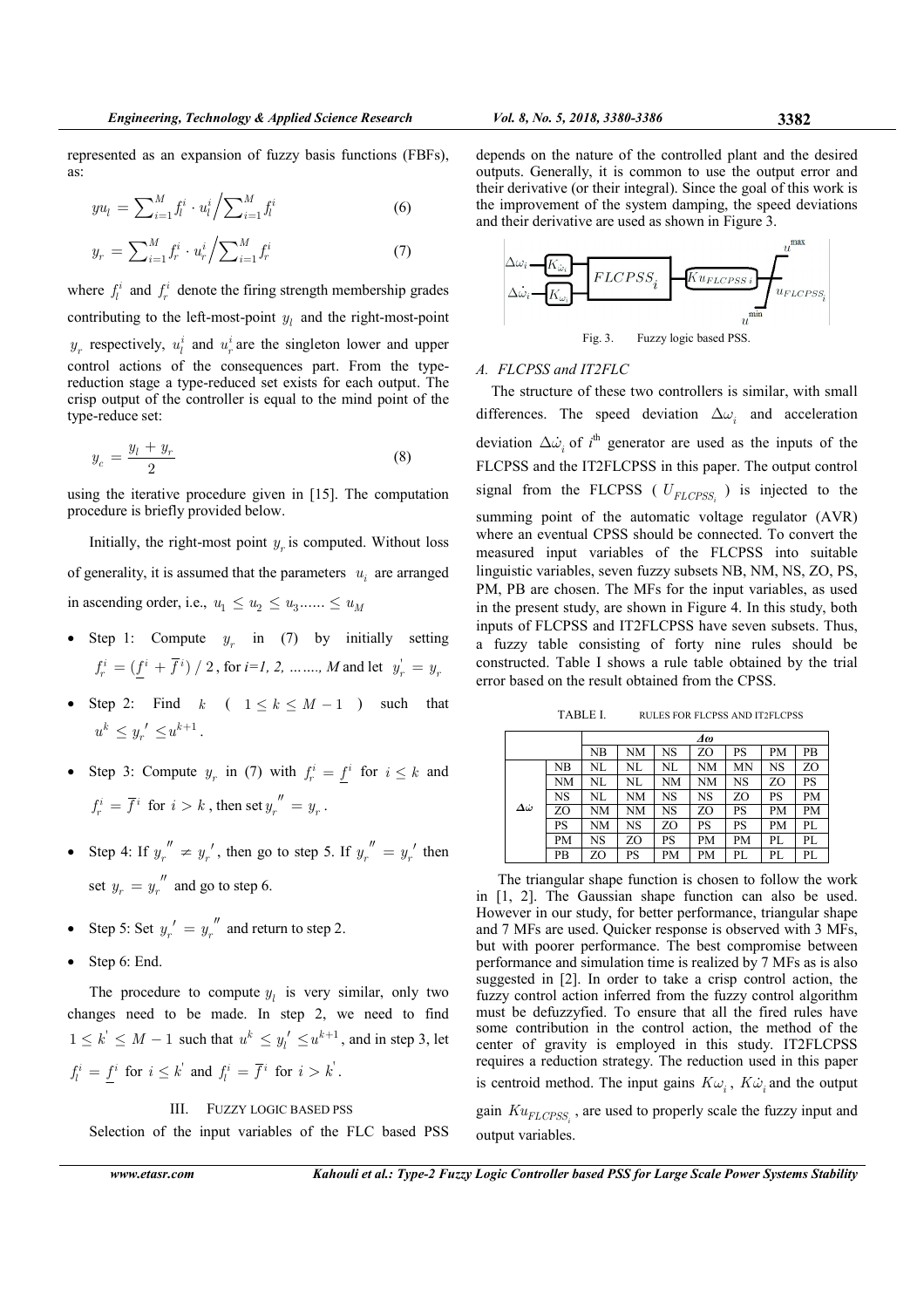

#### B. PFLCPSS

PFLCPSS has been originally developed in [1]. The concept of this controller is based on the sign of  $\Delta\omega$  and  $\Delta\dot{\omega}$ . Two membership functions are created  $(N(\theta), P(\theta))$  to represent four situations. The stabilizing signal is calculated using the following steps:

- 1. Determine the piecewise linear fuzzy MFs  $N(\theta)$  and  $P(\theta)$ as described in [1] and reproduced in Figure 5. These MFs use the angle  $\theta$  obtained from the phase plane  $(\theta = \tan^{-1}(\Delta \dot{\omega} / \Delta \omega))$ .
- 2. Compute the stabilizing signal  $U(k)$  using

$$
U(k) = Gc(k) \cdot \frac{N(\theta) - P(\theta)}{N(\theta) + P(\theta)} \cdot U_{\text{max}}
$$
\n(9)

where  $Gc(k)$  is the gain whose value is given by (10):

$$
Gc(k) = \begin{cases} R = \sqrt{\Delta\omega^2 + \Delta\dot{\omega}^2} & \text{if } R < Dr \\ 1 & \text{otherwise} \end{cases}
$$
 (10)

Parameter  $D_r$ , should be adjusted to it optimal value. For optimal parameter setting, various performance indices can be used and minimized by traditional or meta-heuristic methods. In this paper,  $D_r$  is equal to 0.98. The value of  $U$  max depends on the synchronous machine to be studied (it is equal to 0.02pu in this study). We call this stabilizer Polar FLPCSS.



# C. CPSS

The PSS or CPSS is employed to add supplementary damping to the rotor oscillations of the synchronous machine by controlling its excitation. The electromechanical oscillations of the electrical generators must be effectively damped to maintain the system stability. The output signal of the PSS is introduced as an additional signal to the AVR  $(U_{PSS})$  to the excitation system block. The PSS input signal can be the machine speed deviation. The PSS can be modeled by the following non-linear system (Figure 6):



Fig. 6. Conventional power system stabilizer model block diagram.

To obtain an adequate damping, PSS should provide a moderate phase advance at frequencies of interest in order to compensate for the inherent lag between the field excitation and the electrical torque induced by the PSS action. The model consists of a low-pass filter, a general gain, a washout highpass filter, a phase-compensation system, and an output limiter. The gain KPSS determines the amount of damping produced by the stabilizer. The washout filter eliminates low frequencies that are present in the  $\Delta\omega$  signal and allows the PSS to respond only to speed changes. The phase-compensation system is represented by a cascade of two first-order lead-lag transfer functions used to compensate the phase lag between the excitation voltage and the electrical torque of the synchronous machine. For comparison, a  $\Delta\omega$  conventional type PSS (CPSS) is designed under the same scenarios used in [16]. CPSSs parameters can be obtained by the classical method of searching for the close fit to the ideal case from a number of phase compensator characteristics. PSS parameters are computed by the root locus method [17]. However, in this paper PSS parameters are taken from [16], in which GA was used to find the parameters that give the best damping ratio  $\xi$ .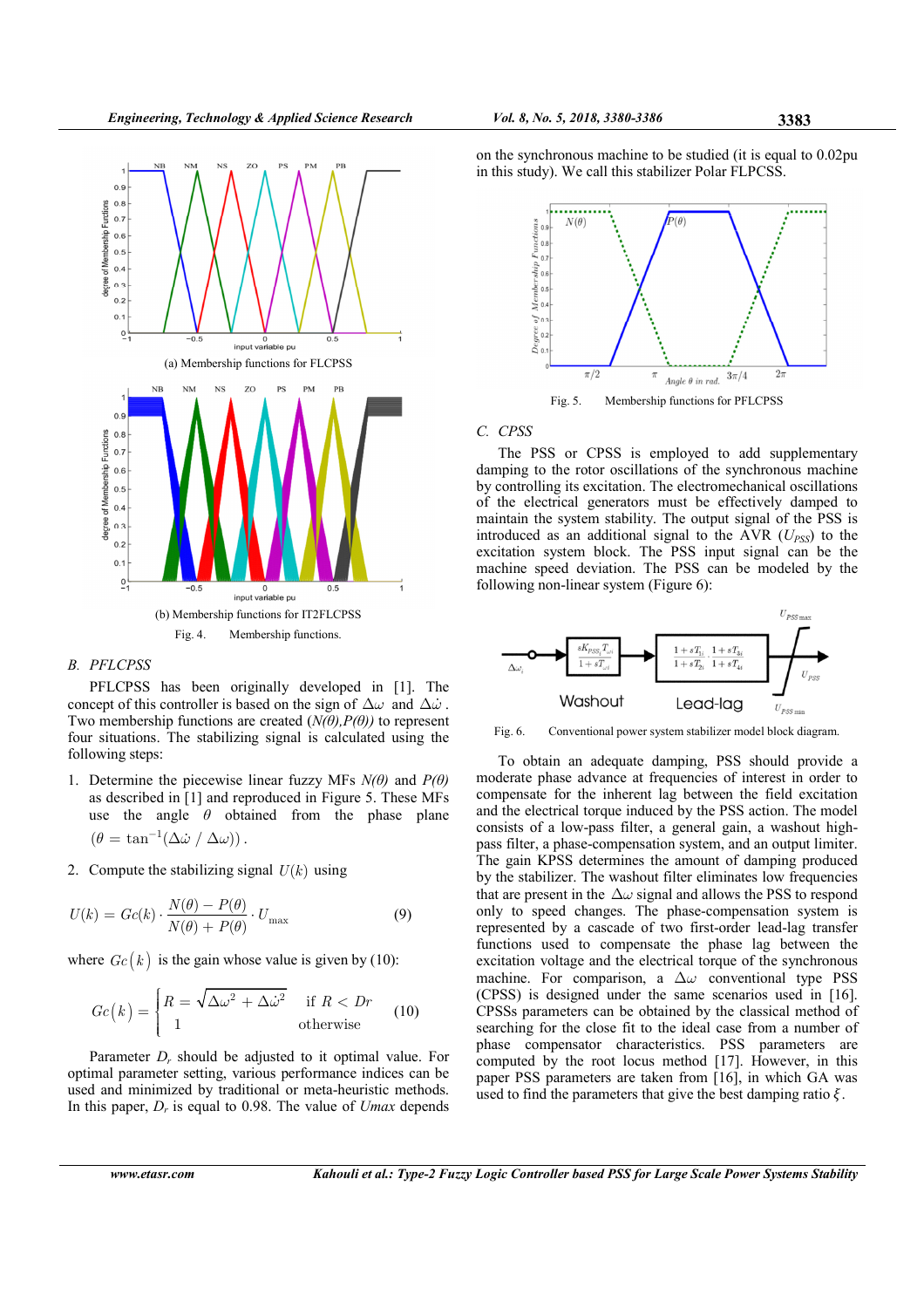#### IV. MULTIMACHINE POWER SYSTEM MODEL

A 16-machine power system, as shown in Figure 7, is used to test the proposed IT2FLCPSS. This power system comprises of five coherent areas representing a reduced model of the New England and New York interconnected system. The solid lines indicate the major weak tie lines that cause the low frequency inter-area oscillations. Each of the areas 1, 2 and 3 contains a single large generator, which is represented by its aggregated equivalent model. Area 4 is modeled with an equivalent generator in addition to more normally sized generators. Area 5 has the most detailed modeling that includes static exciters, thermal turbines and governors on all generators. The power system is modeled by a set of non-linear differential equations [18]:

$$
\dot{x} = f(x, u) \tag{11}
$$

where x is a vector state  $x = [\delta, \omega, E'_q, \psi''_q, E'_q, \psi''_s]$  and u is the vector of the PSS, IT2FLCPSS, PFLCPSS or FLCPSS output signals. Details of network parameters are given in [17]. To assess the FLCPSSs four scenarios are tested (Table II).



Fig. 7. New England - New York interconnected power system model

TABLE II. SCENARIOS CONSIDERED

| Scenario no | <b>Description</b>                  |
|-------------|-------------------------------------|
|             | Line 28-29 out of service           |
|             | Line 1-2 out of service             |
|             | Lines 25-26 and 3-18 out of service |
|             | Line 41-42 out of service           |

# A. Tuning of the Gains

Each fuzzy logic controller requires an adequate tuning of the input gains  $K_{\omega_i}$ ,  $K_{\dot{\omega}_i}$  and the output gains  $K u_{FLCPSS\ i}$ (Figure 3). These gains are used to properly scale the fuzzy input and output variables of the FLC based PSS. Generally, these gains can be obtained by a tedious trial-and-error process for small size systems. But for large scale systems the use of such a technique is impossible. As the aim of this work concerns large scale power systems, an optimization based GA method is proposed to compute these parameters. The objective

$$
\min J(K\omega_i, K\dot{\omega}_i, Ku_{FLCPSS_i}) = \sum_{k=1}^{T/Ts} \sum_{i=1}^{16} \Delta \omega_i(k)
$$
 (12)

where  $T$  is the simulation time (11 seconds). It is very time consuming to use the non-linear simulation. For this reason the linearized power system is used to speed-up this process. The main elements of the GA used to resolve this optimization problem are defined in [16]. GA is stopped when a maximum number of generations (100) is reached. Obtained parameters by the GA are summarized in Table III. From Figure 8 it is clear that this solution is stable as it is reached at 60 generations. Table III shows the input and the output gains. Without control, the eigenvalue analysis confirms that the power system is unstable [16, 19]. Four contingencies are applied to assess the performance of the four controllers (CPSS, FLCPSS, PFLCPSS and IT2FLCPSS). The parameters of CPSS for generators 1 to 16 are obtained using the GA procedure [16].



Fig. 8. Convergence of the GA optimization

mach.  $K_{\omega}$  $K_{\omega}$  $Ku_{FLCi}$  mach.  $K_{\omega}$  $K_{\omega_i} \quad | \quad K_{\dot{\omega}_i}$  $K\boldsymbol{u}_{FLCi}$ #01 4.26 2.51 0.95 #09 2.86 8.36 0.98 #02 3.42 6.62 0.95 #10 1.38 4.82 0.81 #03 4.05 4.17 0.93 #11 1.46 3.02 0.87 #04 3.28 4.26 0.78 #12 3.12 3.04 0.89 #05 2.04 6.97 0.85 #13 4.45 1.35 0.83 #06 1.24 4.57 0.99 #14 2.79 0.39 0.66

#07 3.72 6.12 0.96 #15 2.15 1.81 0.41 #08 0.39 6.28 0.79 #16 3.34 2.82 0.31

TABLE III. GAINS CONSTANTS

The 1st (resp. 2nd, 3rd) contingency consists on the application of the three-phase to ground fault in line 1-2 (resp. line 28-29, line 41-42) at 0.1s, and cleared after 6 cycles. In the fourth contingency, the application of the three-phase to ground fault in line 3-18 at 0.1s is considered, which is then cleared after 6 cycles. For the system with CPSS, linear analysis is carried out by the perturbation method for building the state space system, after which the modes correspond to the eigenvalues of the linearized system. However, in the presence of IT2FLCPSS the modes are obtained by Prony analysis as it is not possible to use the perturbation method, as in the case of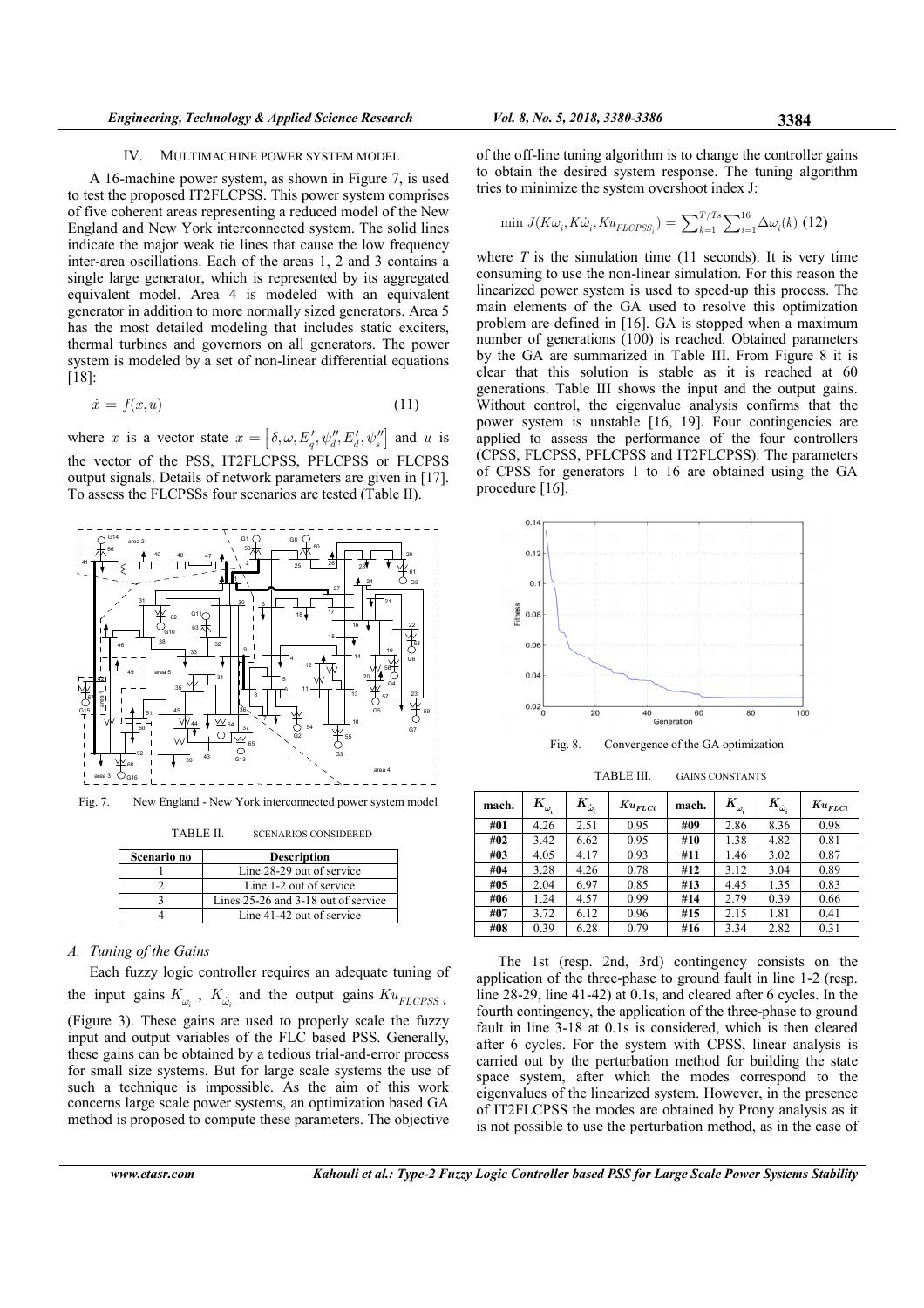the presence of CPSS. Prony analysis is a method for extracting sinusoidal exponential signals from time series data, by solving a set of linear equations. Assuming N complex data samples  $X[1],..., X[N]$  the investigated function can be fitted by M exponential functions:

$$
\hat{f}(t) = \sum_{i=1}^{N} \frac{1}{2} A_i e^{\lambda_i t \phi_i}
$$
\n(13)

N

In order to perform the damping of the power system oscillations by PSSs, several sensors are necessary. However, sensor readings are often noisy. In order to simulate the impact of the measurement uncertainty on the performance of T1 FLC based PSS and T2 FLC based PSS, random noise with normal distribution is added to the measurement values of rotating speed and acceleration. To carry out a quantitative comparison between the controllers, three well known performance criteria are used [5]: the integral of square error,  $16 \int \Lambda_{\odot}$ , 2 ISE  $=$   $\sum_{n=1}^{16} \int \Delta \omega_n^2(t) dt$ , the integral of the absolute value of the error,  $IAE = \sum_{n=1}^{16} \int \left| \Delta \omega_n(t) \right| dt$ , and the integral of the time multiplied by the absolute value of the error, 16 ITAE  $=\sum_{n=1}^{16} \int t \cdot |\Delta \omega_n(t)| dt$ . Generally, these indexes of performance are used in the optimal tuning of the controller. In this work, these will be employed to assess the stability of the closed loop system. Minimum value of ISE means that the controller will eliminate large errors quickly, but will tolerate small errors persisting for a long period. A system with minimum IAE tends to produce slower response than ISE optimal systems, but usually with less oscillation. A system with small ITAE settles much more quickly than the other two errors. In Table IV, the values for ISE, IAE and ITAE are summarized considering noise of 0.02pu and 0.05pu applied to the speeds and accelerations of all 16 machines and only in the case of the first contingency.

TABLE IV. PERFORMANCE CRITERIA VALUES UNDER 1ST CONTINGENCY IN PRESENCE OF 0.02PU AND 0.05PU NOISE

|                  |             | Noise of 0.02pu |            | Noise of 0.05pu |            |  |
|------------------|-------------|-----------------|------------|-----------------|------------|--|
|                  |             | Avg. Value      | Std. Dev.  | Avg. Value      | Std. Dev.  |  |
| <b>CPSS</b>      | ISE         | 2.46e-02        | 5.60e-03   | 3.49e-02        | 3.55e-02   |  |
|                  | IAE         | 8.23e-01        | 7.99e-02   | 9.65e-01        | $3.09e-01$ |  |
|                  | <b>ITAE</b> | $5.26e+00$      | $5.02e-01$ | $5.91e+00$      | $2.56e+00$ |  |
| <b>PFLCPSS</b>   | <b>ISE</b>  | 1.75e-05        | 2.03e-07   | 2.05e-05        | 7.15e-07   |  |
|                  | IAE         | 1.92e-02        | $1.63e-04$ | 2.85e-02        | 5.77e-05   |  |
|                  | <b>ITAE</b> | 5.27e-02        | 8.13e-04   | $1.12e-01$      | 2.77e-03   |  |
| <b>FLCPSS</b>    | ISE         | 1.75e-05        | 2.95e-07   | 2.05e-05        | 6.17e-07   |  |
|                  | IAE         | 1.99e-02        | $3.69e-04$ | 2.86e-02        | 3.51e-04   |  |
|                  | <b>ITAE</b> | 5.73e-02        | $9.39e-04$ | $1.12e-01$      | 2.98e-03   |  |
| <b>IT2FLCPSS</b> | <b>ISE</b>  | $1.74e-0.5$     | $9.42e-08$ | 1.98e-05        | 6.55e-08   |  |
|                  | IAE         | 1.92e-02        | $1.63e-04$ | 2.85e-02        | 3.51e-04   |  |
|                  | <b>ITAE</b> | $4.92e-02$      | 8.35e-04   | 1.11e-01        | 3.13e-03   |  |

In Table V, the behavior of controllers with the influence of model uncertainty is presented. Furthermore each value represents the average and the standard deviation of the three performance criteria which are calculated for 10 samples. A closer inspection of Table V reveals that the criteria values for T1 FLCPSS and IT2FLCPSS type-2 FLC are similar. This is

due to the mitigation effect of these uncertainties by the FLS. In such a case, it is advisable to select a T1 FLCPSS since it is easier to implement. However, with the performance criteria values shown in Table IV one can suggest that at the lower values of ISE, IAE, and ITAE, the best system response is obtained when using an IT2FLCPSS. These results demonstrate the ability of the proposed controller to cope with an uncertain process and its potentiality to outperform its T1 counterpart.

TABLE V. PERFORMANCE CRITERIA VALUES FOR PSS-VARIOUS MODELS (SCENARIOS)

|             |                  | <b>Scenarios#</b>      |        |        |                     |  |  |
|-------------|------------------|------------------------|--------|--------|---------------------|--|--|
|             |                  | (Modeling uncertainty) |        |        |                     |  |  |
|             |                  | 1                      | 2      | 3      | $\overline{\bf{4}}$ |  |  |
| <b>ISE</b>  | <b>CPSS</b>      | 0.0197                 | 0.0298 | 0.0735 | 0.0040              |  |  |
|             | PFLCPSS          | 0.0117                 | 0.0196 | 0.0462 | 0.0007              |  |  |
|             | <b>FLCPSS</b>    | 0.0116                 | 0.0200 | 0.0461 | 0.0005              |  |  |
|             | <b>IT2FLCPSS</b> | 0.0118                 | 0.0198 | 0.0471 | 0.0011              |  |  |
| <b>JAE</b>  | <b>CPSS</b>      | 4.6459                 | 4.2780 | 6.2612 | 2.0789              |  |  |
|             | PFLCPSS          | 1.9978                 | 2.6958 | 3.7928 | 1.1379              |  |  |
|             | <b>FLCPSS</b>    | 1.9626                 | 2.6276 | 3.6820 | 0.9862              |  |  |
|             | <b>IT2FLCPSS</b> | 2.1615                 | 2.9320 | 4.2134 | 1.5209              |  |  |
| <b>ITAE</b> | <b>CPSS</b>      | 6.7013                 | 5.2684 | 8.0880 | 3.3461              |  |  |
|             | PFLCPSS          | 2.0698                 | 3.0261 | 4.2960 | 1.6868              |  |  |
|             | <b>FLCPSS</b>    | 2.0020                 | 2.8350 | 4.0587 | 1.3968              |  |  |
|             | <b>IT2FLCPSS</b> | 2.5119                 | 3.7904 | 5.3436 | 2.7344              |  |  |

#### V. CONCLUSION

The application of three fuzzy logic-based control algorithms as power system stabilizers is described in this paper. Time domain simulation and modal analysis performed with various stabilizers, over a wide range of operating conditions with different disturbances, have demonstrated the effectiveness and robustness of this control algorithm. A comparison of the performance of the four algorithms (the three fuzzy logic-based and the conventional) shows that the three controllers generally provide better performance than a fixed parameter conventional stabilizer. Although all four algorithms provide acceptable performance, IT2FLCPSS is the most suitable when the presence of measurement uncertainties (noise) is more pronounced. Also, due to its simplicity it can be easily implemented for the control of large scale power systems.

#### **REFERENCES**

- [1] T. Hiyama, "Development of fuzzy logic power system stabilizer and further studies", 1999 IEEE International Conference on Systems, Man, and Cybernetics, Tokyo, Japan, October 12-15, 1999
- M. Sanaye-Pasand, O. P. Malik, "Implementation and laboratory test results for a new fuzzy logic based PSS", 1996 Canadian Conference on Electrical and Computer Engineering, Calgary, Canada, May, 26-29, 1996
- [3] M. A. M. Hassan, O. P. Malik, "Implementation and laboratory test results for a fuzzy logic based self-tuned power system stabilizer", IEEE Transactions on Energy Conversion, Vol. 8, No. 2, pp. 221-228, 1993
- [4] Q. Liang, J. M. Mendel, "An introduction to type-2 TSK fuzzy logic systems", 1999 IEEE International Fuzzy Systems, Seoul, South Korea, August, 22-25, 1999
- [5] S. Barkat, A. Tlemcani, H. Nouri, "Noninteracting adaptive control of pmsm using interval type-2 fuzzy logic systems", IEEE Transactions on Fuzzy Systems, Vol. 19, No. 5, pp. 925-936, 2011